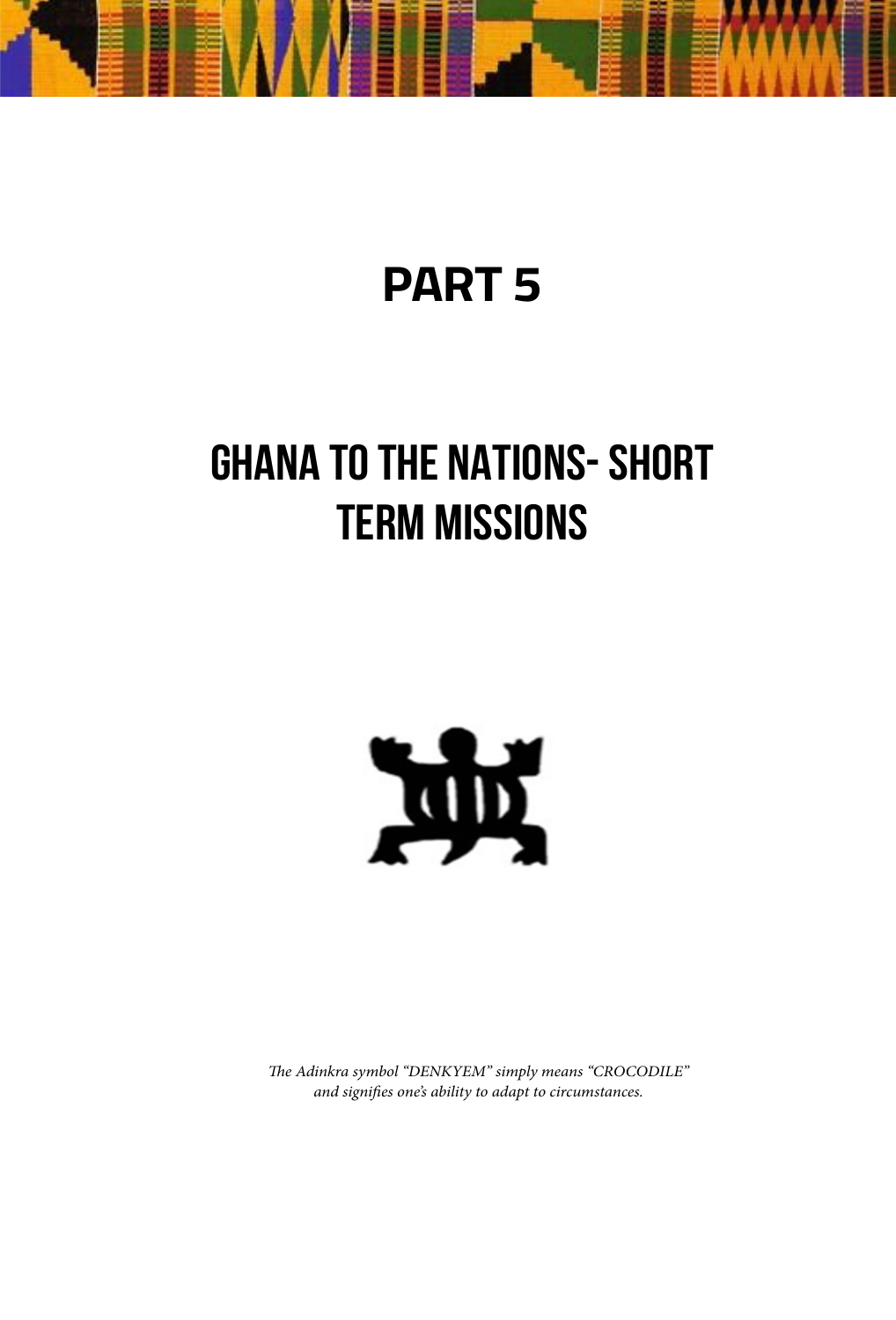### **GHANA TO THE NATIONS: SHORT-TERM MISSIONS AND ITS IMPACT ON THE NATIONS**

#### **Kate Azumah**

I<sub>cub</sub> t was a day in the month of September 2012, a group of people hurriedly wove their way through Mumbai's busy airport towards the cubicles for immigration formalities. Arriving, one member presented her passport.

'What is your address in India?' The official asked.

'Bhattiprolu,' she replied.

'Where is Bhattiprolu?' he asked, suddenly wearing an impatient frown of unwanted concentration. She consulted the leader of the group and supplied the answer.

The group of seven were Ghanaians on a three-week mission trip to Bhattiprolu, a village in the Andhra Pradesh State of India. Among other things, that mission saw neighbours of different castes and faiths—Christian and Hindu—visiting each other's homes for the first time, after years of living side by side. A community whose children were known for being fatally violent became shocked at the receptivity of their own children to the message of the gospel proclaimed by the Ghanaians.

Ghanaians have been embarking on short-term international missions and making significant impact as far back as in 1978. I was part of a premissions scouting team to The Gambia in 2014, where we connected with various church leaders to gather information and solicit support for a future mission trip. Being the small country it is and given the willingness of the church leaders to connect us with one another, very soon we had visited many, both expatriates and indigenes. One discovery at these visits was the many references the leaders made to the impact of Joyful Way's mission trip to The Gambia in 1978. According to Pastor Chinedum Meribole, Joyful Way's 1978 visit was instrumental in bringing many young people to faith in Christ, some of whom had become leading ministers of God in The Gambia at the time of our visit.

Reading through the book of Acts, I realized that Paul and his missionary compatriots were both short-term and long-term missionaries (Short-term mission is defined here as any mission trip that lasts less than two years). Even though the cumulated time spent on some of Paul's missionary journeys spanned more than two years, as far as the individual cities or locations were concerned, his mission trips were short-term. Paul's ministry during these shortterm trips were characterized by uncompromising gospel preaching about the crucified and resurrected Christ, teaching in synagogues, winning disciples, strengthening believers, building relationships, and appointing elders, along with the manifestation of signs and wonders to confirm his message.

A number of ministries in Ghana have been embarking on short-term international mission trips over the past decade. Some of them are Excellent Youth Outreach (EYO), Teens Aloud Foundation (TAF), Footworks International (FWI), and Harvest International Ministries (HIM). In all over thirty countries across Africa, Europe, Asia and North America have been visited by these ministries on short-term missions. The duration of the trips varies from two weeks to three months. For youth-focused ministries like EYO, TAF, and FWI, the short-term teams are made up of mostly university students and high school graduates, while a church like Harvest has mainly young professionals, clergy and adults. Some teams have two people sent on a trip with others having larger teams of about twenty people. A myriad of activities are carried out during the missions--one-on-one evangelism, prayer walks, Bible teachings, crusades, church ministrations, missions conferences, youth conferences, leadership conferences, sports ministry, camps, outreaches to schools, prisons, orphanages, hospitals, villages, etc.

In spite of questions and concerns in some circles about how much is accomplished by such short trips in the long haul, the impression of Ghana's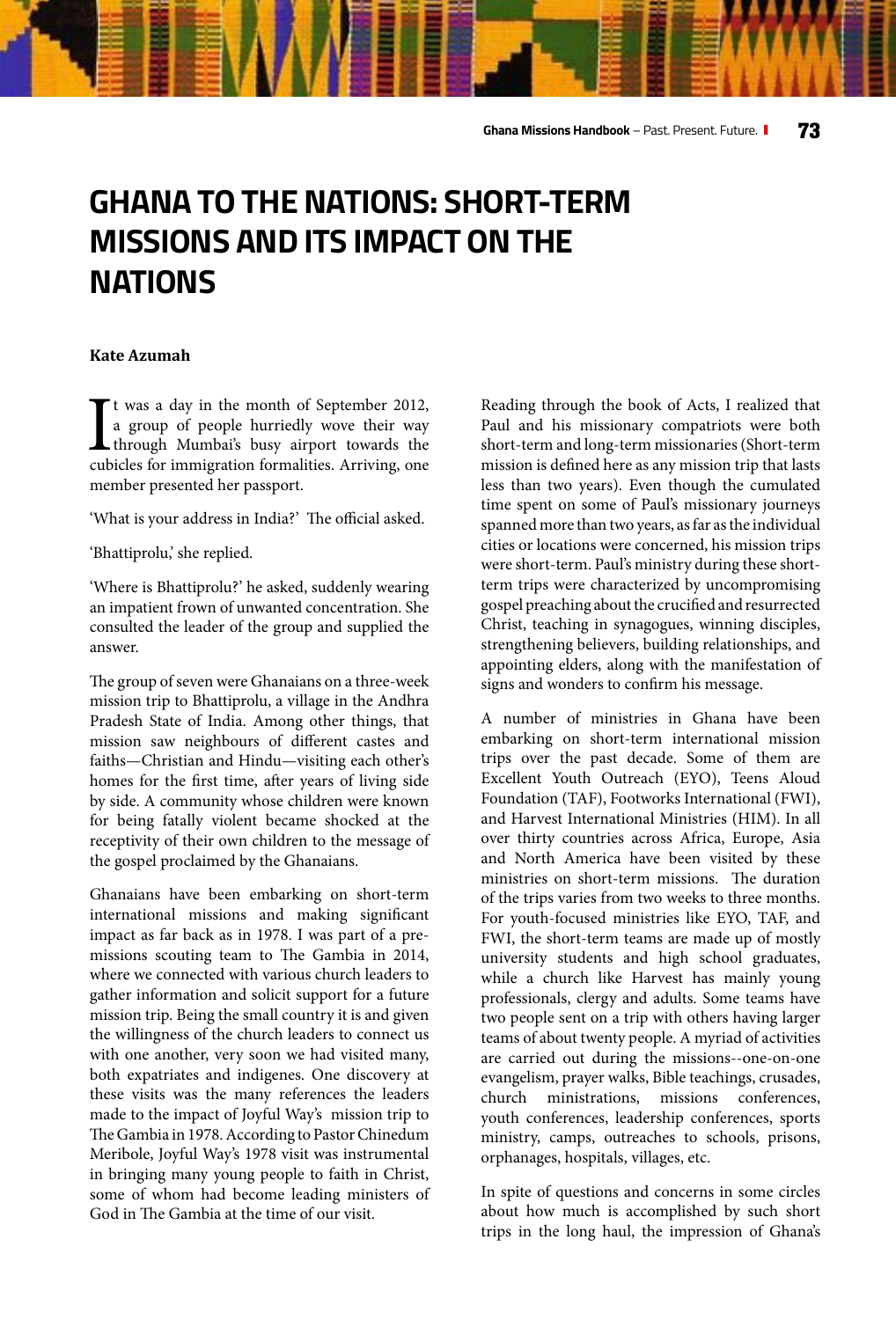short-term missions on other nations is profound. Thousands of people have come to faith in Jesus through the preaching of the gospel at various evangelistic activities during these mission trips. As the Lord worked with the apostles and proved their message true with accompanying signs and wonders, so does the Lord with our Ghanaian mission teams. There are testimonies of people healed from all kinds of ailments: cancers, blindness, tumors, AIDS, etc. Miracles like the instantaneous restoration of deformed limbs and cripples walking are real occurrences on the mission field. Those under the bondage of Satan are set free as his demons are cast out according to Jesus' promise. As Razaq put it, he only understood fully what Jesus meant by "Go into the world..." after participating in a short-term mission trip himself. Several years ago, one Danny Santa Lucia was a short-term missionary to Ghana whose preaching was instrumental in bringing Rev. JKF Mensah to faith in Jesus. I figure it is the unfolding of time that will fully reveal the role Ghana's short-term mission trips played in God's agenda of raising many Rev. JFK Mensahs in other nations.

It is usual to see short-term missionaries sent mostly from the West to the rest of the world. The phenomenon of African youth going to other countries for short-term missions is relatively new, and it is no vain statement to declare that Ghana is a leading nation in this new move. The general reaction of individuals and groups in the receiving nations is surprise and awe that African youth (Ghanaians for that matter) are embarking on short-term missions to other nations. There are parts of Africa where young people are relegated to the background as far as ministry in the local church is concerned.

As a coordinator for short-term international missions, I have had the opportunity to debrief scores of teams on their return from mission trips. From the reports, youth in other countries are inspired when they see Ghanaians, young as themselves preaching, teaching, leading, and serving in ministry, especially cross-culturally. It motivates them to rise above timidity and a limiting mindset to deploy their potential for God's service. Steve, a Kenyan, had his first mission experience accompanying a short-term mission team from Ghana as they went about their mission activities. After the Ghanaian team left, Steve organized some of his friends for a mission trip to the northern part

of Kenya where they applied all he had learnt from the Ghanaian team. The results were tremendous; the young people could not believe God would use them that way. Since then, Steve has kept in touch with his Ghanaian friends with his interest in missions alive and growing with action.

Ghana has a rich heritage of sound Biblical teachings and resources as far as the evangelical and missional Christian community is concerned. Short-term mission trips serve as a conduit for Ghana to bless the body of Christ in other nations up close with this heritage. Churches in other nations have been stirred to action concerning the Great Commission during programs like mission conferences and seminars that form part of shortterm mission activities. There are stories of young people in other nations who first learnt about Quiet Time from Ghanaian short-term teams. As teams live with families and interact with individuals on the mission field, their exemplary lives of devotion to God and Christlike character become a legacy their hosts are challenged to emulate. A family in Tanzania started a culture of having family devotions after hosting one such team from Ghana. I recently received exciting news with pictures from Angola about how one church was using the Discovery Bible Study (DBS) method to grow and increase several house churches during the covid-19 pandemic. The church, Nascidos de Novo (Born Again) first learnt about DBS from one of our short-term teams. A similar church in Sierra Leone also sent a report of how they were sending DBS to surrounding villages and its impact on the people.

Short-term missions by Ghanaians have helped to boost missionary work in other nations in a number of ways. Firstly, long-term missionaries who receive the short-termers are edified and encouraged when teams come to support their work. Secondly, shortterm missions serve as an extra recruiting tool to mobilize both the receivers and those that are sent. For the receivers who have little or no awareness of missions, the activities of short-term missionaries present the needed exposure that creates the desire to get involved. In the University of Namibia, leaders of some Christian groups on the campus came together for the first time to designate some time on Wednesdays for campus evangelism. This was after s short-term team from Ghana had organized a program with them on 'Practical Evangelism'. One Namibian participant shared this testimony: "Your teaching on Friday took away my fear. At first, I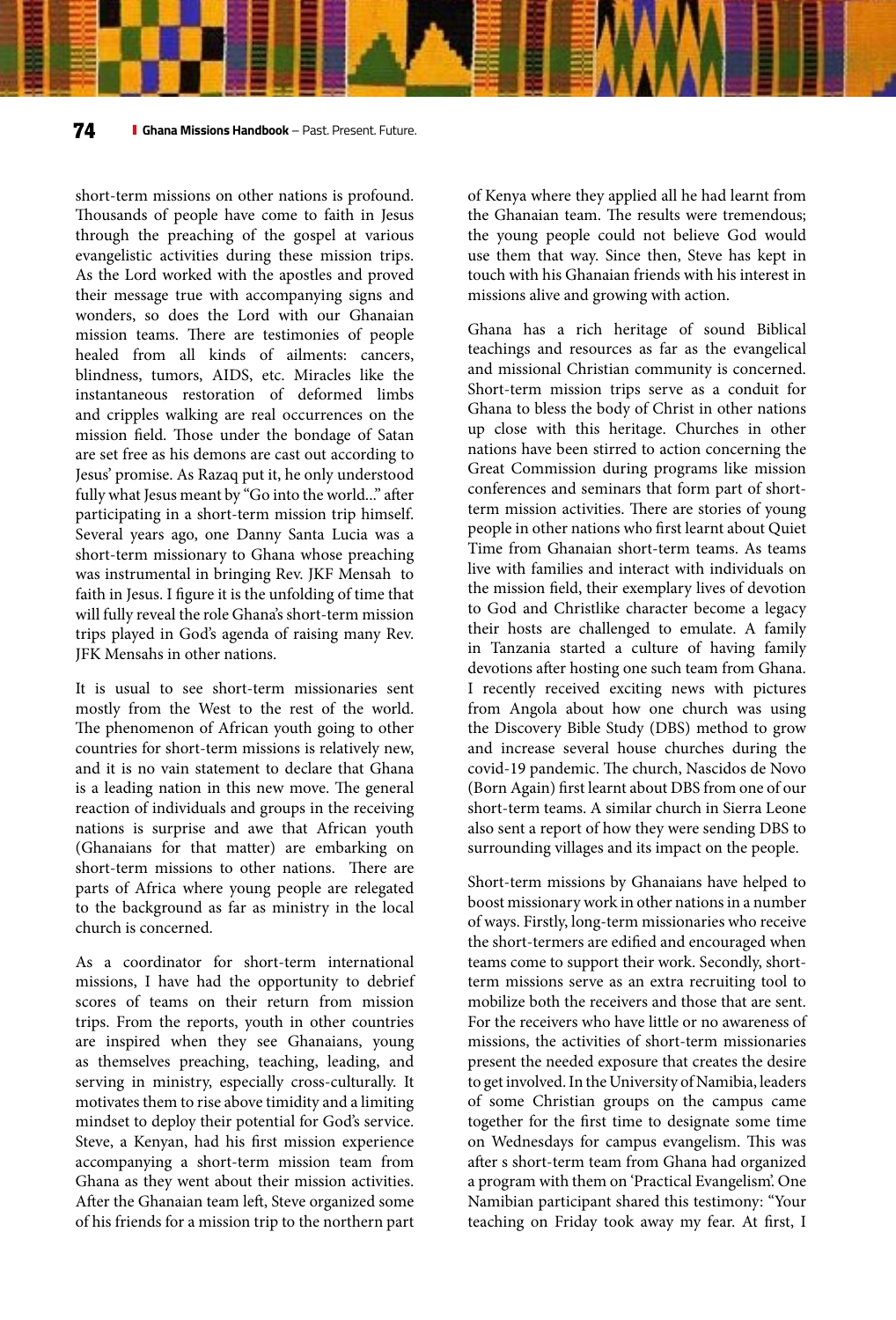**Ghana Missions Handbook** – Past. Present. Future. **75**

used to hide behind people during outreaches, but this time I went out all alone and won two souls for Jesus." Those who take part in short-term missions are also more likely to consider and choose missions as a lifelong career because of their short-term experience. Following their respective short-term missions' experiences in Kenya and The Gambia, Solomon and Issaka, two Ghanaian university graduates, went back to serve as missionaries in these countries for over two years.

There have been revivals, and the birth of churches and ministries in other nations through short-term missions by Ghanaians. Teens Aloud, Footworks and Excellent Youth Outreach all have branches in other nations through the activities of short-term missions. These branches are set up to disciple young people and to train them to also do ministry. Over the years the branches have mobilized young people in their respective countries to also go for short-term international missions. In 2019, young people from six different countries joined EYO's short-term mission trips to other nations. For some of the people from the six countries, this was their first ever cross-cultural missions experience. In South Sudan, a church was pioneered by a shortterm team from Ghana with the help of a local man of peace. With the ensuing war, the church moved to the refugee camp in Northern Uganda where it hosted another short-term team from Ghana that did a lot of work among the refugees in the camp.

In being a blessing to other nations, the Ghanaians who take part in short-term international missions are themselves impacted and motivated to do more for the sake of the gospel. Priscilla, a medical student who went on a short-term trip to Uganda in 2017 shared, "The mission was a personal call for me to focus on disciple-making and not on convert-making. Living in the Hindu-populated town of Jinja has challenged me to secure the Christian heritage I have as a Ghanaian." After a short-term trip to Zimbabwe, Rev. Prince Achin, a senior pastor expressed that, "Missions to Zimbabwe has transformed my perception about soul-winning. The urgency and speed required was so much implanted in my spirit and ministry. My theme for the years to come is, 'the harvest is now'." Other short-termers, after experiencing a hurdle of challenges with respect to raising funds for the mission trips, returned with a commitment to be financiers of mission work themselves.

Ghana has a lot to offer the world in terms of a solid

gospel-advancing legacy. Short-term international missions have revealed themselves to be laden with opportunities and potential for Ghana to advance the interests of Christ in the nations. I believe our Ghanaian story of short-term international missions did not start with just the ministries actively involved in it today, other individuals and ministries have contributed to building this legacy over time in diverse ways—a school ministry here, a Bible study there, an evangelistic group here, a mission conference there, etc.

 In the face of the many worthy stories of the impact of Ghana's short-term missions, the enemy is also relentless in raising and marketing his false prophets and teachers to discredit and undermine genuine gospel work in the nations. During a recent shortterm trip, I observed that some people had become unreceptive due to their wariness of false ministers. This makes it all the more imperative for us as individuals and an evangelical body to preserve our identity and calling in this regard by holding fast to and passing on the true faith entrusted to us in God's word. If Ghana is to continue with her impact in other nations through short-term missions, then our work of evangelism and disciple-making at home must be extensive and vigorous, especially among the younger generation.

A short-term team returned from Guinea Bissau with this, "Everywhere we went, people said, 'Ghana is so blessed! Can you send more volunteers to stay longer?'" Can God count on us to continue to be His answer to the nations' call?

**Kate Azumah** has served as the Missions Coordinator for Excellent Youth Outreach since 2010. Her work involves organizing and coordinating short-term international missions. Excellent Youth Outreach is



a youth ministry that runs mostly in tertiary institutions in Ghana and has branches in The Gambia, Kenya and Uganda. The ministry has sent short-term teams to over 30 countries mostly in Africa.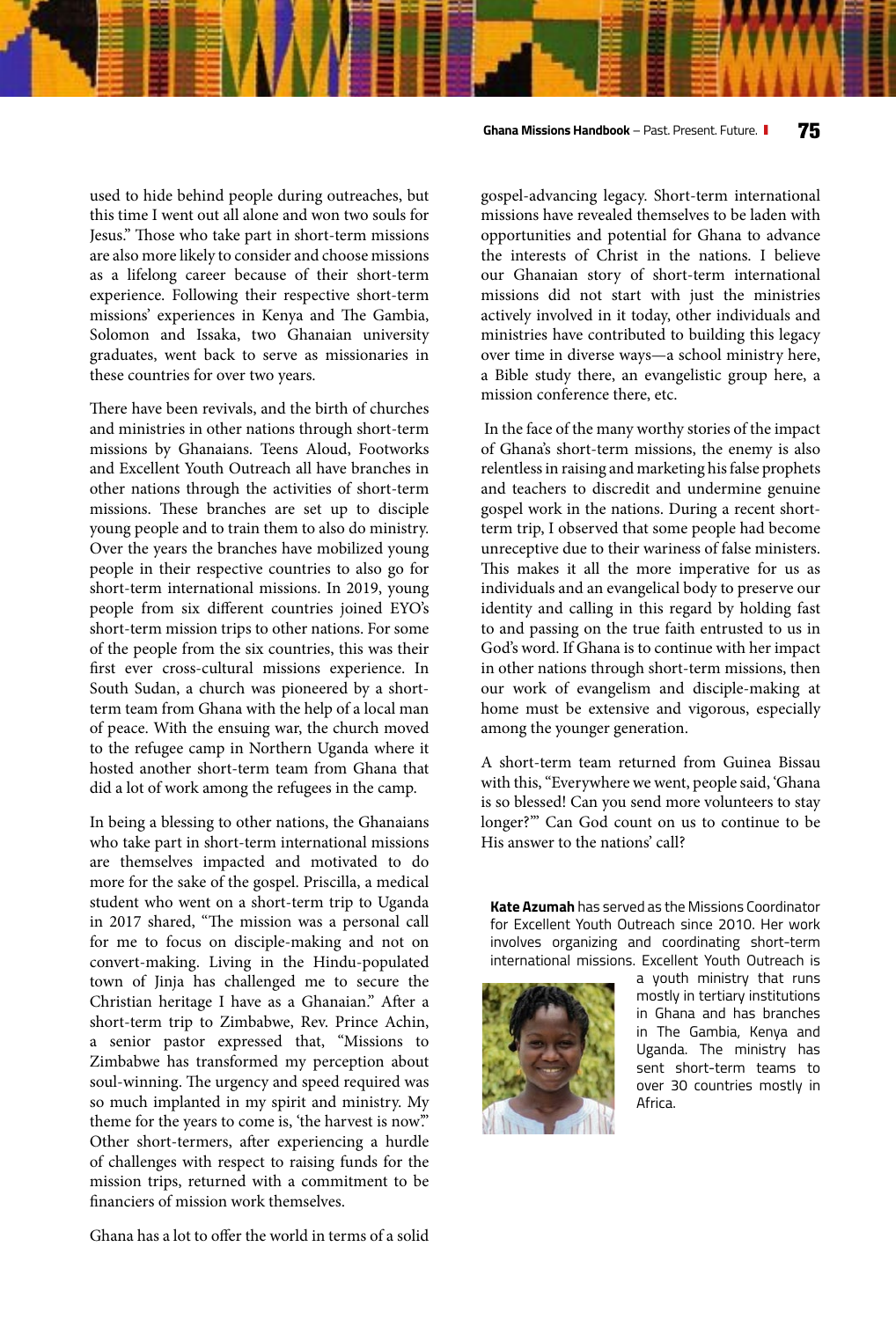### **THE 'LUKE 10 TRIP' THAT NEVER ENDED**

**Saviour T. H. Daitey and Alvin K. Baidoo**

"These were his instructions to them: The harvest is great, but the workers are few. So pray to the Lord who is in charge of the harvest; ask him to send more workers into his fields. Now go, and remember that I am sending you out as lambs among wolves."

Luke 10:2-3

e searched, we prayed and got ready to move. On February 12, 2020, we set off by bus for the Gambia. Basically, to scout the Mandinka people group of the Gambia and the Fula Jalons of Sierra Leone respectively— we have been praying for them for a while and had hope that the scouting would lead to future mission work amongst these people groups. It took as a dramatic trip through Burkina Faso, spent two nights on the streets of Mali and spent several hours crisscrossing Senegal before finally seeing the clear skies of the Smiling Coast of Africa, the Gambia, in the early hours of February 18, 2020.

We searched, we prayed and got ready to move. On February 12, 2020, we set off by bus for the Gambia. Basically, to scout the Mandinka people group of the Gambia and the Fula Jalons of Sierra Leone respectively— we have been praying for them for a while and had hope that the scouting would lead to future mission work amongst these people groups. It took as a dramatic trip through Burkina Faso, spent two nights on the streets of Mali and spent several hours crisscrossing Senegal before finally seeing the clear skies of the Smiling Coast of Africa, the Gambia, in the early hours of February 18, 2020.

We had planned to spend two weeks finding people of peace for immediate Discovery Bible Studies (DBS), talking to missionaries and church leaders for possible partnerships and Disciple Making Movement (DMM) trainings and proceed to Sierra Leone for the same task. Then head back to Yagaba, Northern Ghana, our official service field by the first week of April. Little did we know that God was grandly weaving it all for His glory.

Now hosted by the Great Commission Movement of the Gambia, (GCMG), we started our evangelism activities with their campus team. We actively and intentionally reached out to university and college students on daily basis and focused also on finding persons of peace amongst them. At least there was no language barrier in this student environment.

It was fun to do that every day. Yeah fun— from encounters with cynical muslim polemics against Christianity, to skeptical muslims seeking secretly, to those starting DBS groups until someone betrays them to stop and to those who would continue to discuss with us openly or secretly and continue (till date) to receive Christian materials (evangelistic videos) from us. At least what it looks like for us to be disciple makers in the Gambia would begin with the campuses —we already got a fair idea of the Gambian field and we were ready to roll and enjoy the power and sweet fellowship of the Holy Spirit.

It was now time to experience rural ministry in the Gambia. We travelled several hours to the far east "to journey" with two of GCMG's passionate and faithful church planters and disciple-makers in Basse Santa Su. \*Uncle KB and Auntie Toulie (not real names for security reasons) both came from muslim backgrounds who, as though they had been born at the wrong time, also saw the Lord through miraculous encounters. We were more than glad to journey with them from village to village, fellowship with their home churches and share DBS with them, dine with them, pray with them, hear amazing stories from one another and thank God together for the gift of His ministry of reconciliation and the opportunity to proclaim His saving grace in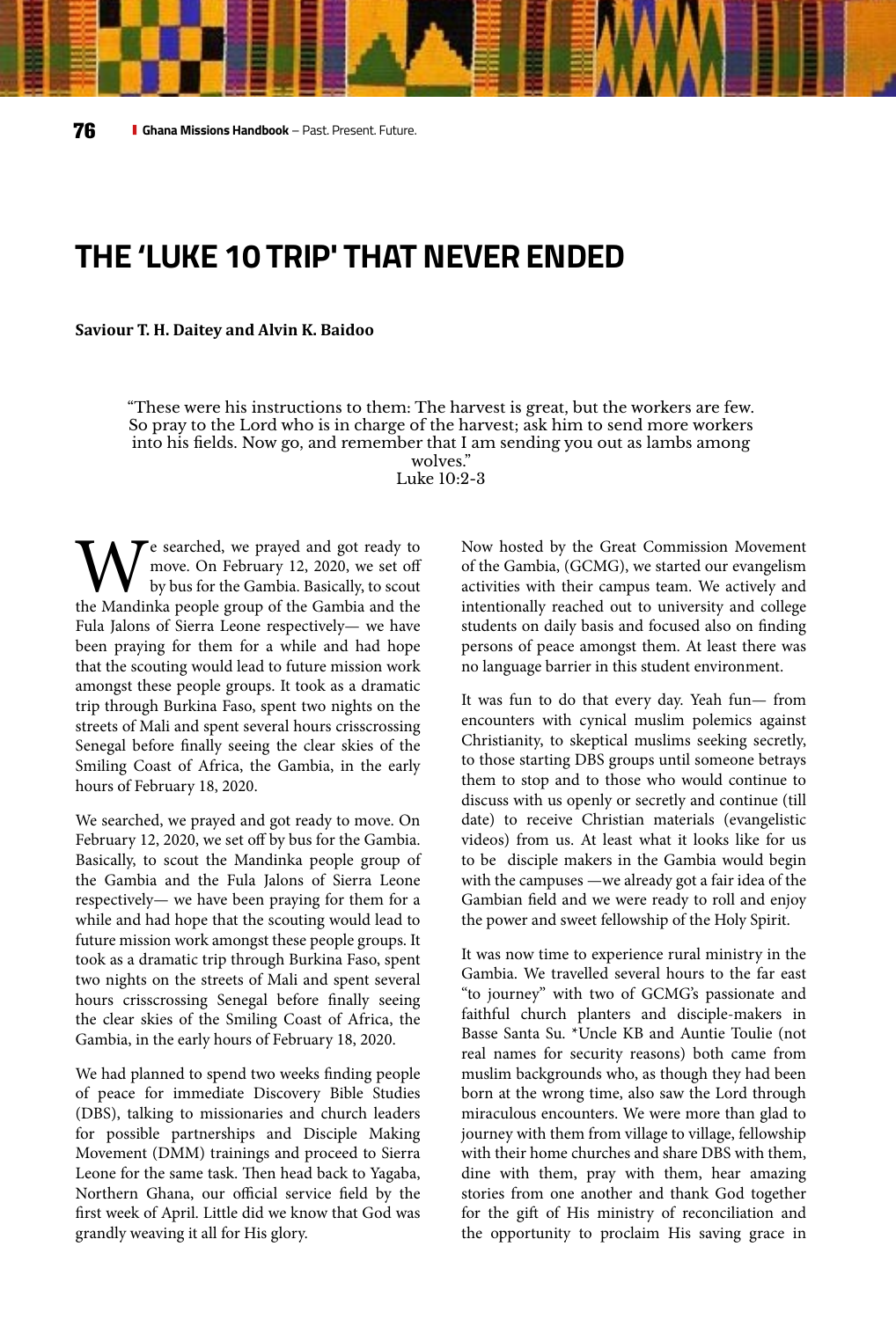Islamized communities and villages in the region. One more person came to faith in Christ Jesus in a DBS meeting before our two week stay in Basse would end.

As we were about to head back to the city, we sensed that we were not going to travel to Sierra Leone that week but the Lord didn't immediately tell us what the reason was. It was towards mid March and the COVID-19 pandemic had not yet made major headlines in West Africa. We kept praying, saw cheaper flight tickets available but our multiple attempts to book, all failed for one reason or another.

By the end of March, we saw the cheapest tickets ever and as close as we got to laying hands on them to fly in the first week of April, the pandemic would hit the region and borders would begin to close for all commercial flights. It was as if we had the last flight but God said, "We've got work to do sons". Absolute peace flooded our hearts and He reminded us again, "Stay with me, not too fast or too slow. Just go at my pace." The trip is not over.

By this time we knew we would stay for a little bit longer and we needed to ask the Holy Spirit what next for the pandemic— we don't want the pandemic to determine what we do but He determines what we do. How do we evangelistically keep in touch with people? How do we make good use of the lockdown periods for the purpose of discipleship?

He gave us the insight, an amazing idea of putting the DBS principles into easy and user-friendly animation videos to continue to reach individuals and families in their homes. We discovered our digital evangelism gift right here. Today, this explainer-animation disciple making videos are seen and shared near and far— mainly in the Gambia, Senegal, Ghana and Uganda. A lot of people are involved in sharing these videos with those they're also discipling and we really appreciate their partnership to digitally reach the lost. The "Creation to Christ" series, a chronological study journeying through the creation story to Jesus' ministry, has been the longest project we worked on during this unusual season. "The videos are easy to understand and really brought memories of some Bible stories he had heard in primary school," a muslim friend shares.

We have also been blessed to run a few DMM trainings— for one Mandinka family and two other groups. All of a sudden we could also bring in our digital evangelism ideas to help a few others in GCMG to actively engage people with their devices. We felt really honoured to be part of that well received training.

Through our active preaching of the gospel when the lockdown restrictions were relaxed, the Lord has blessed our labour with a couple of discipleship/ discovery groups, baptisms and few others to coach and mentor on regular basis. Which is why we always believe and clench to the fact that **we are not men working out our plans and strategies and are inviting God to be part of it. It is God Who is systematically and strategically at work in the Gambia and has invited us to be part of what He is doing and to journey along with Him.** We feel extremely honoured to be part of it all.

#### **Few Testimonies**

Over the past months, we have been encouraged with various testimonies ranging from God's provisions, to His deliverance for people we are engaged with, to miraculous encounters , etc. Here are a couple of them below:

- "There's something that runs in my heart anytime I see you guys, which you will not understand".— Aliu testifies. Our response: "It is Jesus who makes us who we are." Aliu accepted Christ that day and agreed to have a secret baptism before travelling to Senegal the following day. "Giving me a copy of the New Testament is one of the greatest things anyone has done for me," Aliu joyfully appreciated.
- In another village, with Pastor Alex (formerly Alhassan), a former Muslim, we encountered a young learned man, Lamin. He was actually debating with another person about the deity of Jesus Christ, when we met him. After he had given us the chance to talk, he would interrupt a few times to make a comment or refutation. But at a point he just stopped and said, "You are angels of God. Your faces are shining. I know God sent you to me". Recently, in another meeting with Lamin, being the third time in a period of about three months, Lamin accepted Christ. He told us that he believes the Holy Spirit is working in him. Lamin agreed to be baptised later on.
- Being inspired by missionary stories like one told by Jerry Trousdale, in his book, Miraculous